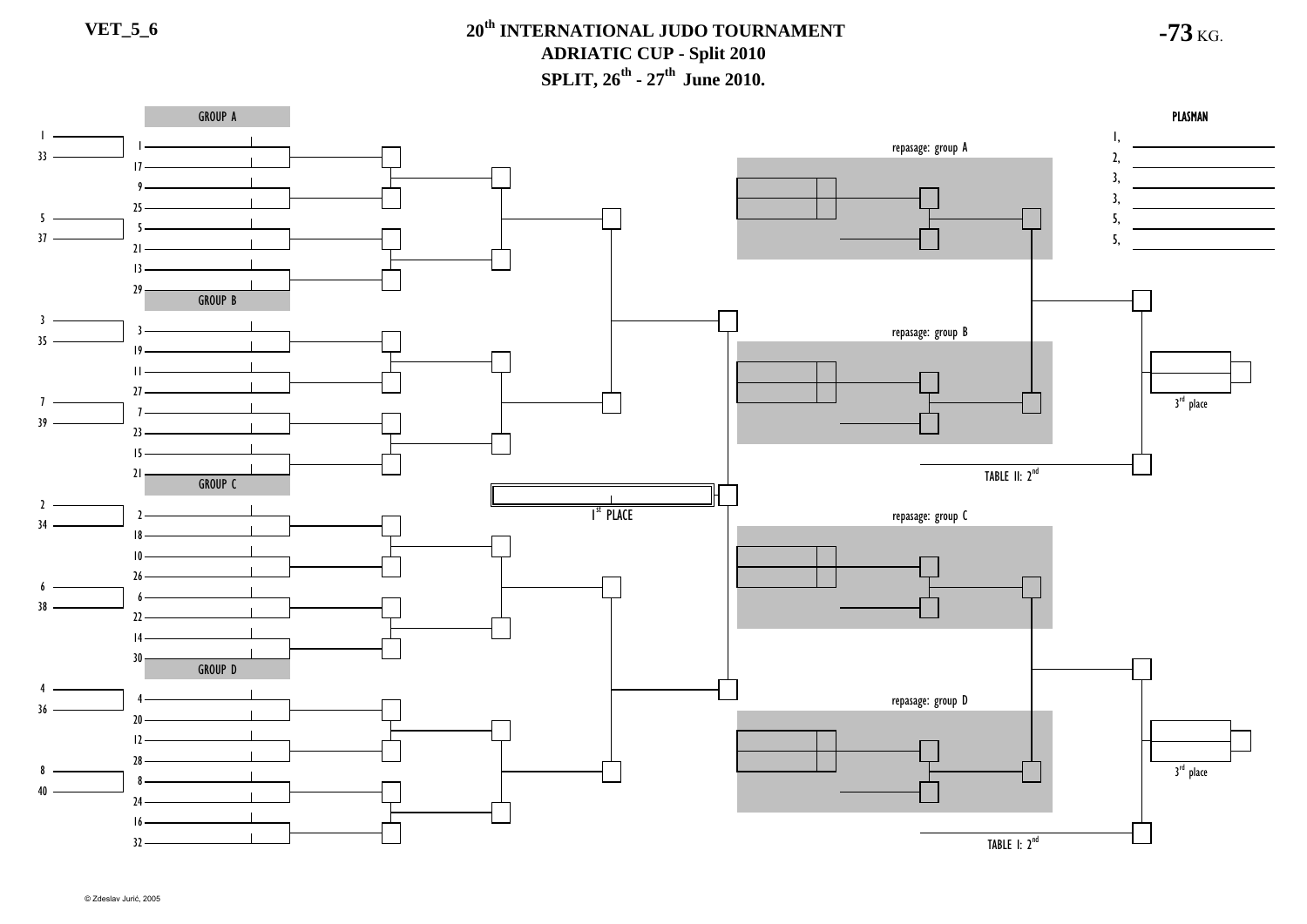**-81** KG.

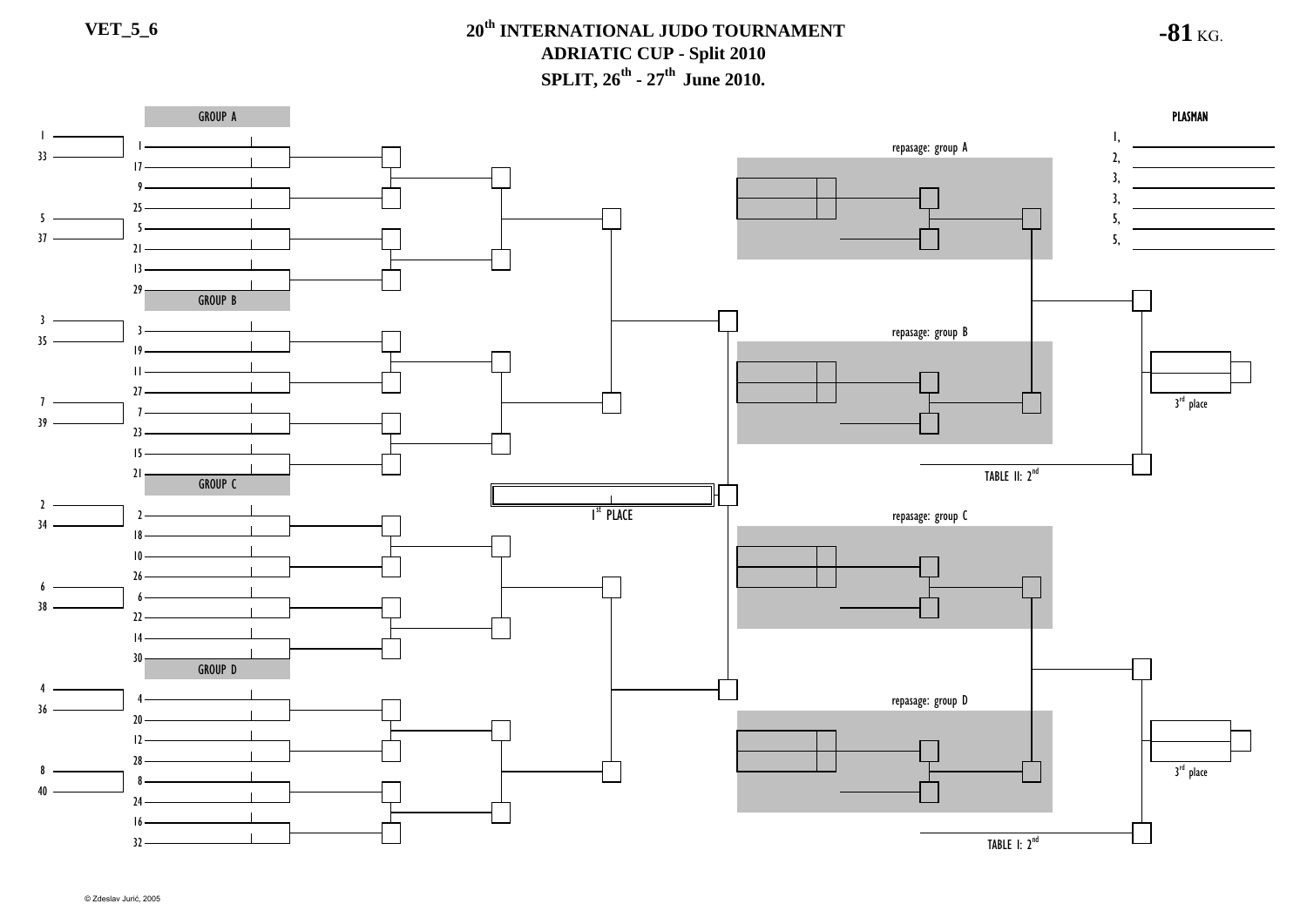#### **VET\_5\_6 20th INTERNATIONAL JUDO TOURNAMENT ADRIATIC CUP - Split 2010 SPLIT, 26th - 27th June 2010.**

|                                                                         |                    |        |       | <b>RESULT</b> |  |  | <b>POINTS</b> |          |  |  |
|-------------------------------------------------------------------------|--------------------|--------|-------|---------------|--|--|---------------|----------|--|--|
| Jaroslav Wasserbauer (Judo Sokol JIHLAVA) : Vlajko Uskoković (JK Pivac) |                    |        |       |               |  |  |               | $\theta$ |  |  |
|                                                                         |                    |        |       |               |  |  |               |          |  |  |
| Name and surname                                                        | Team               | Result | Point |               |  |  |               |          |  |  |
| l, Jaroslav Wasserbauer                                                 | Judo Sokol JIHLAVA | 10     |       |               |  |  |               |          |  |  |
| 2, Vlajko Uskoković                                                     | JK Pivac           |        |       |               |  |  |               |          |  |  |

**-90** KG.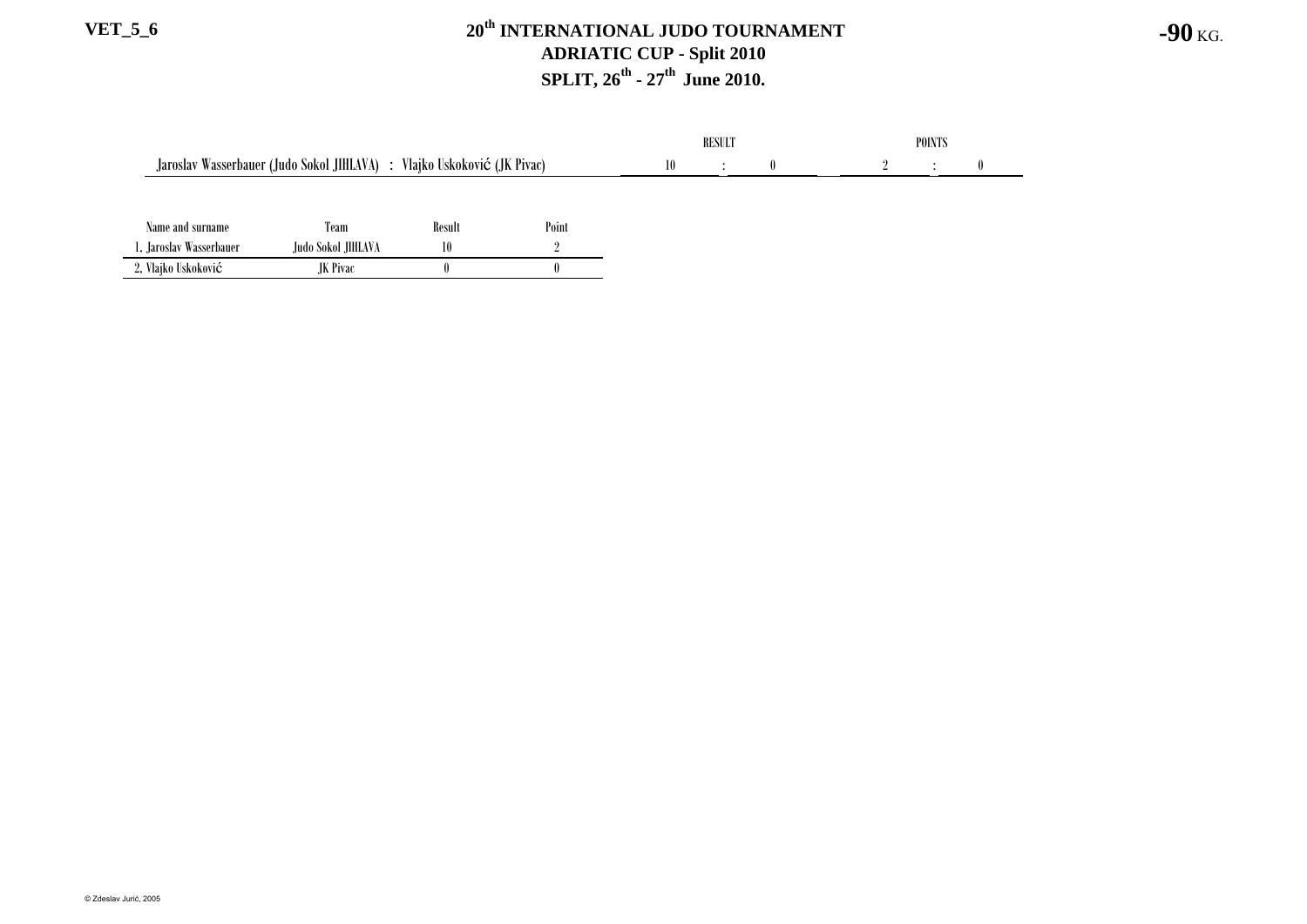**-100** KG.

#### GROUP A PLASMAN SLAVKO SIKIRIĆ SLAVKO SIKIRIĆ - FTM FTM  $r$ epasage: group A  $\overline{2}$ SLAVKO SIKIRIĆ 33 $#N/A$  $\overline{F}$ TM  $\overline{F}$  $\zeta$  , and the contract of the contract of the contract of the contract of  $\zeta$ , and  $\zeta$ , SLAVKO SIKIRIĆ $17 -$ 3, 19FTM 3, SLAVKO SIKIRIĆ 255 $\mathbf{I}$ 5, **FTM** 537 5,  $21 -$ 1329 GROUP B SLAVKO SIKIRIĆ 3FTMrepasage: group B 35  $10 -$ 11 $27$ 3<sup>rd</sup> place 7739 $\overline{2}$ 15TABLE II: 2<sup>nd</sup> 21 GROUP CSLAVKO SIKIRIĆ FTM 1 $\mathcal{L}$ repasage: group C I<sup>st</sup> Place າ 341810266638  $\mathcal{V}$ 1430GROUP D 4repasage: group D 436  $20<sub>2</sub>$ 12283<sup>rd</sup> place 884024 16TABLE I: 2<sup>nd</sup> 32

© Zdeslav Jurić, 2005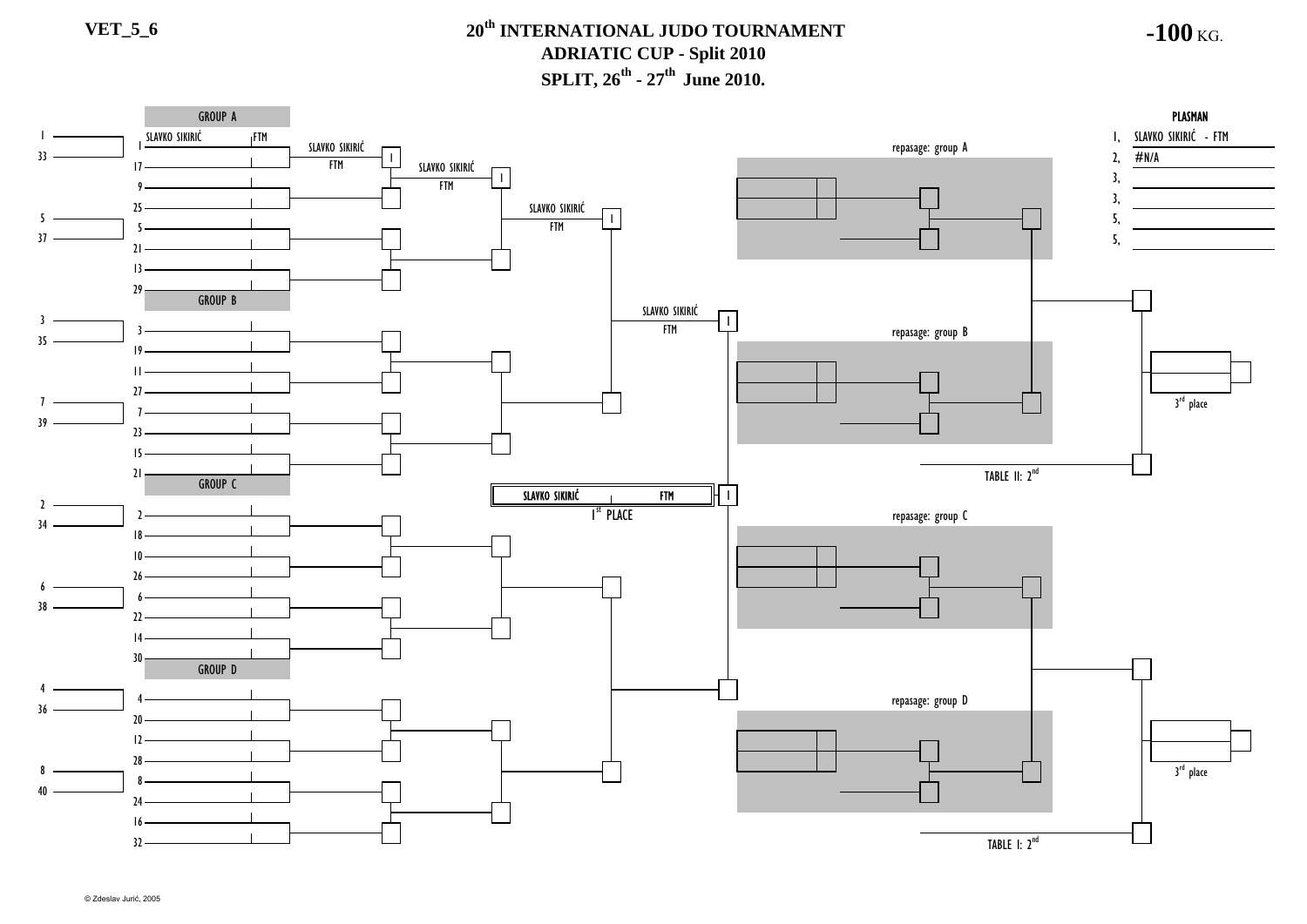#### **VET\_5\_6 20th INTERNATIONAL JUDO TOURNAMENT ADRIATIC CUP - Split 2010 SPLIT, 26<sup>th</sup> - 27<sup>th</sup> June 2010.**

|                  |                                            |        |       | <b>RESULT</b> |  |    | <b>POINTS</b> |  |  |  |
|------------------|--------------------------------------------|--------|-------|---------------|--|----|---------------|--|--|--|
|                  | Jozo Solomun (FTM) : Fathi Alnas (Alshura) |        |       |               |  | 10 |               |  |  |  |
|                  |                                            |        |       |               |  |    |               |  |  |  |
| Name and surname | Team                                       | Result | Point |               |  |    |               |  |  |  |
| 1, Fathi Alnas   | Alshura                                    | 10     |       |               |  |    |               |  |  |  |
| 2, Jozo Solomun  | <b>FTM</b>                                 |        |       |               |  |    |               |  |  |  |

**+100** KG.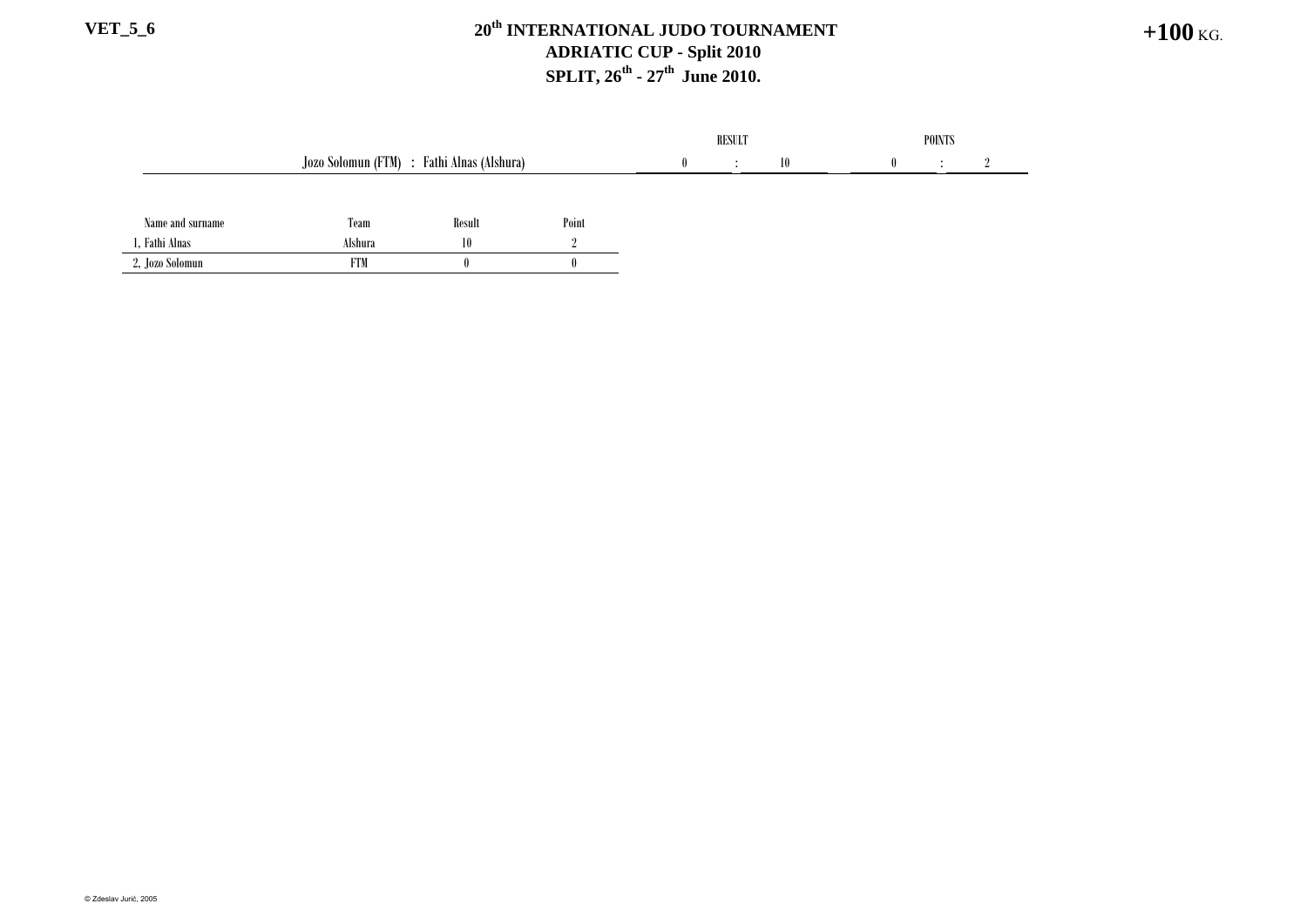**-57 F** KG.

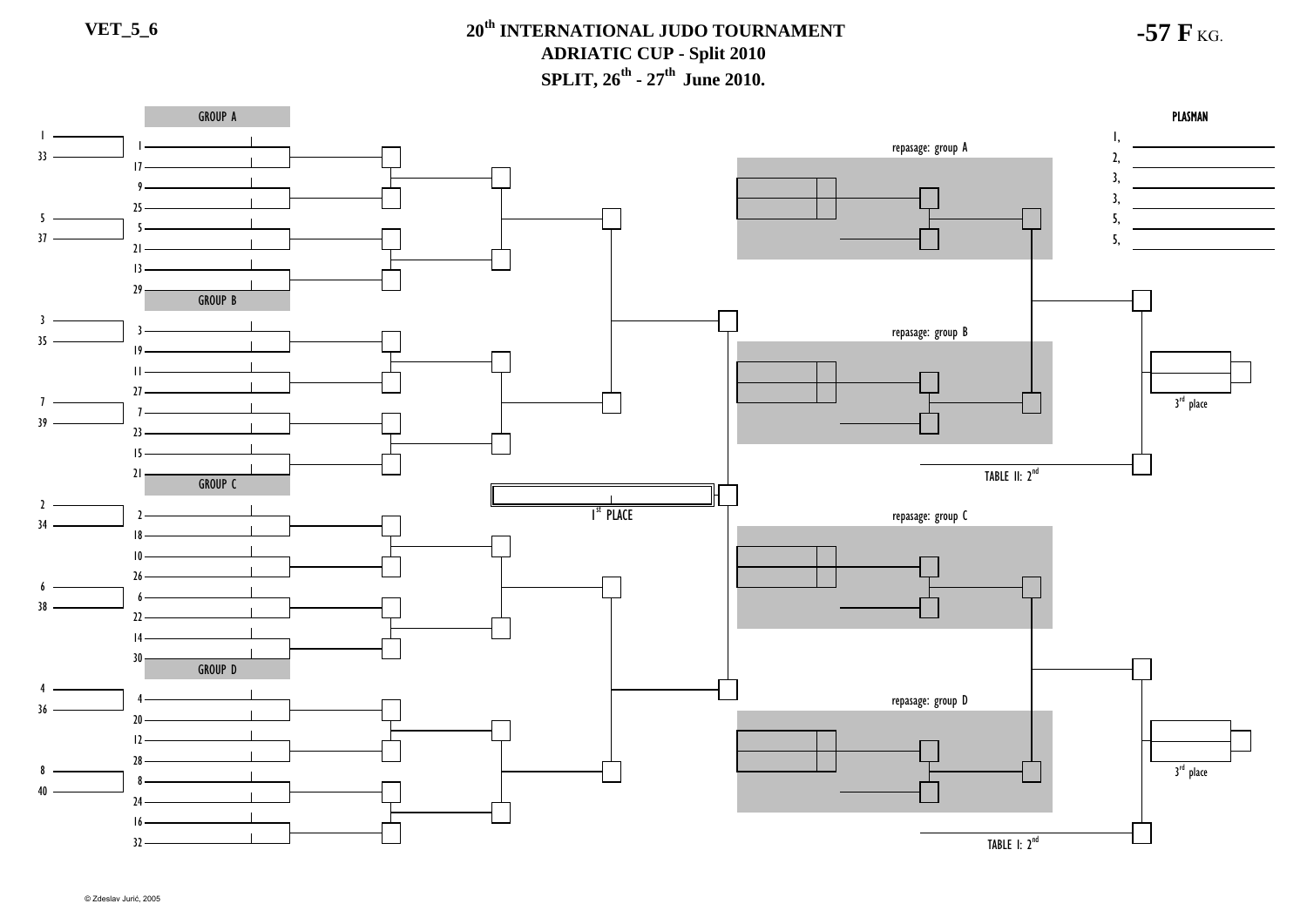**-63 F** KG.

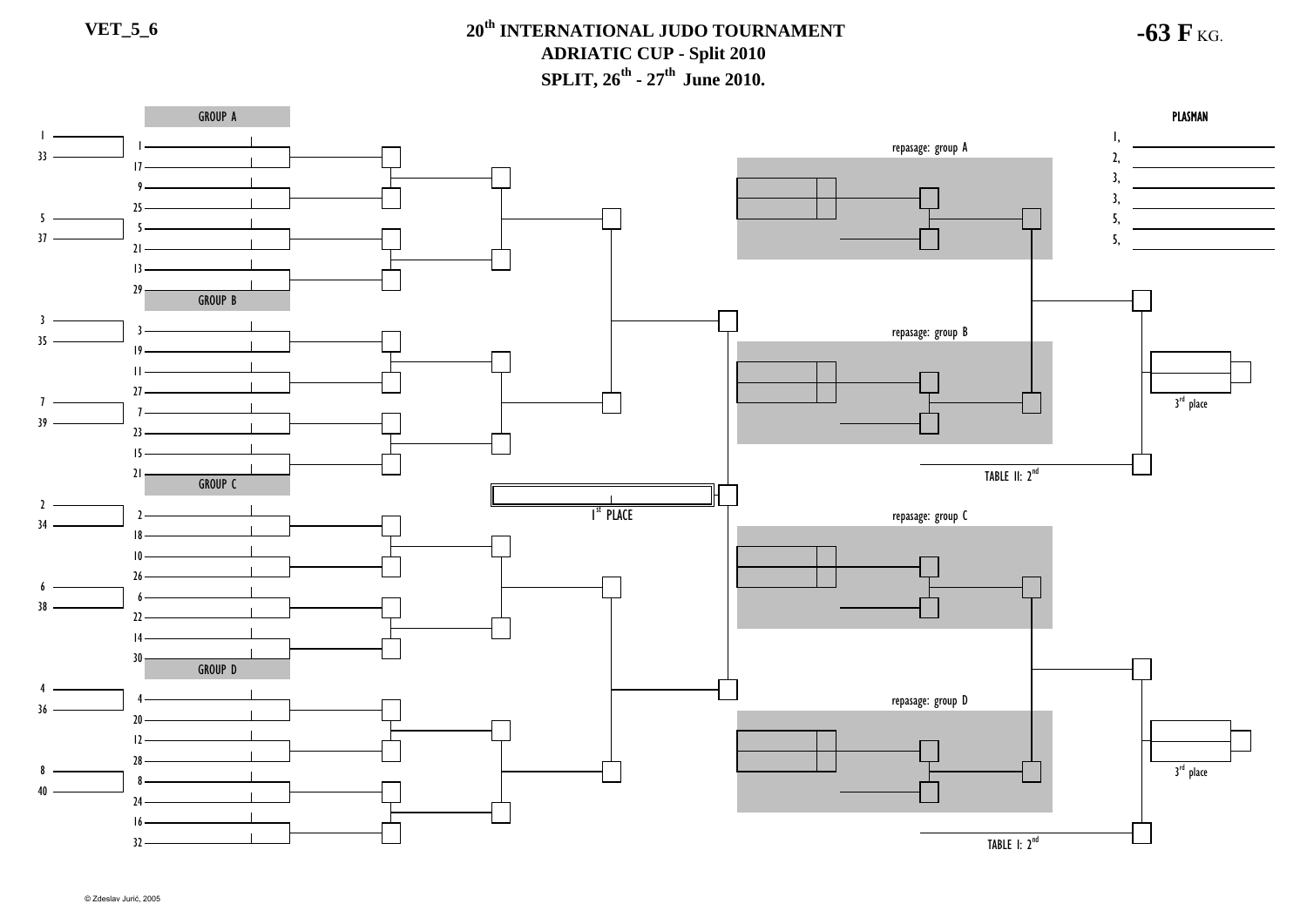**-70 F** KG.